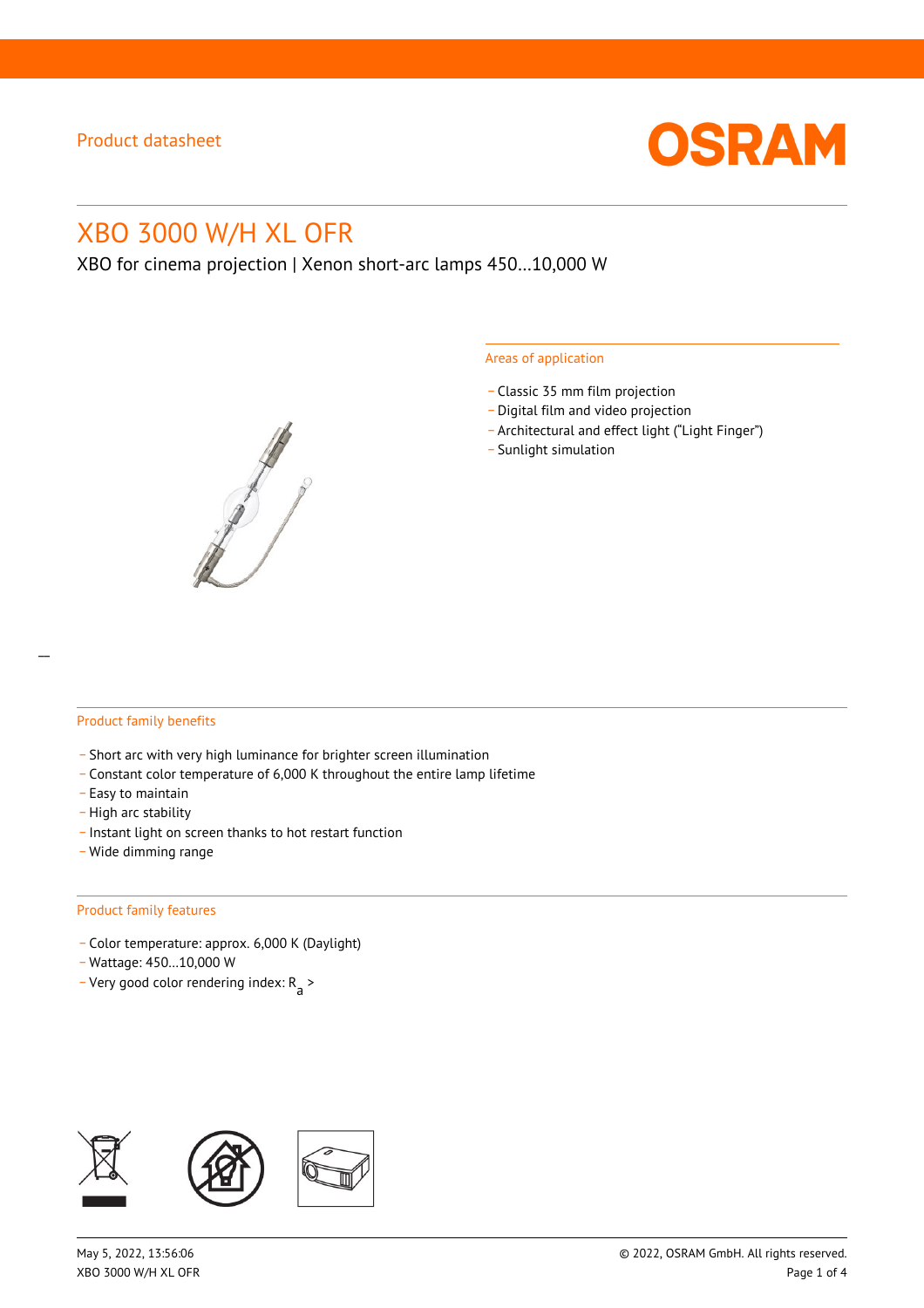# Product datasheet

# Technical data

### **Electrical data**

| <b>Nominal current</b> | 105A      |
|------------------------|-----------|
| Current control range  | 70110 A   |
| Nominal wattage        | 3000.00 W |
| Nominal voltage        | 28.0 V    |

# **Dimensions & weight**



| <b>Diameter</b>                             | 66.0 mm           |
|---------------------------------------------|-------------------|
| Length                                      | 428.0 mm          |
| Length with base excl. base pins/connection | 382.00 mm         |
| Light center length (LCL)                   | $167.5$ mm $^{1}$ |
| Cable/wire length, input side               | 300 mm            |
| Electrode gap cold                          | $6.0 \text{ mm}$  |
| <b>Product weight</b>                       | 687.00 g          |
| Cable length                                | 300.0             |

1) Distance from end of base to tip of electrode (cold)

# **Temperatures & operating conditions**

| Max. permitted ambient temp. pinch point | 230 °C |
|------------------------------------------|--------|
|                                          |        |

#### **Lifespan**

| 200h<br><b>'ifesnan</b><br><u>encapun</u><br>$- - - - - -$ |  |
|------------------------------------------------------------|--|

# **Additional product data**

| <b>Base anode (standard designation)</b> | SFaX30-13 |
|------------------------------------------|-----------|
| Base cathode (standard designation)      | SFaX30-14 |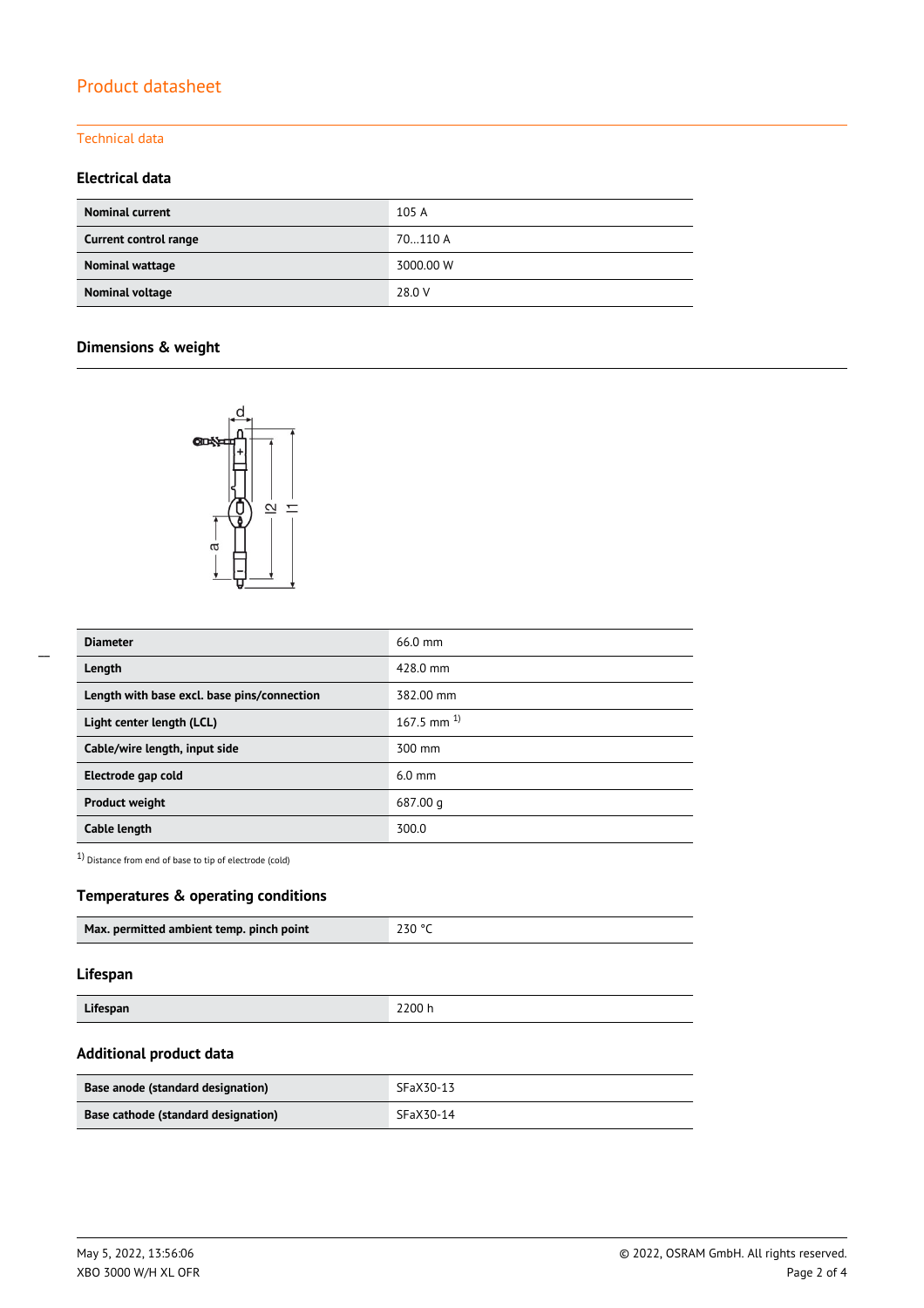# Product datasheet

# **Capabilities**

| Cooling                        | Forced $1$            |
|--------------------------------|-----------------------|
| <b>Burning position</b><br>$-$ | s30/p30 <sup>2)</sup> |

 $1$ Vertical and horizontal  $\,$ 

2) For vertical burning position: anode (+) on top

#### **Environmental information**

| Information according Art. 33 of EU Regulation (EC) 1907/2006 (REACh) |                                                                                                       |  |  |
|-----------------------------------------------------------------------|-------------------------------------------------------------------------------------------------------|--|--|
| Date of Declaration                                                   | 04-02-2022                                                                                            |  |  |
| <b>Primary Article Identifier</b>                                     | 4008321226174                                                                                         |  |  |
| Candidate List Substance 1                                            | Lead                                                                                                  |  |  |
| CAS No. of substance 1                                                | 7439-92-1                                                                                             |  |  |
| <b>Safe Use Instruction</b>                                           | The identification of the Candidate List substance is<br>sufficient to allow safe use of the article. |  |  |
| Declaration No. in SCIP database                                      | 57F4A7BA-4FA1-44AB-8B28-00F5E4847066                                                                  |  |  |

### Country specific information

| <b>Product code</b> | <b>METEL code</b> | SEG-No. | <b>STK-Number</b> | UK Org |
|---------------------|-------------------|---------|-------------------|--------|
| 4008321226174       | OSRXBO3000HXL     |         |                   |        |